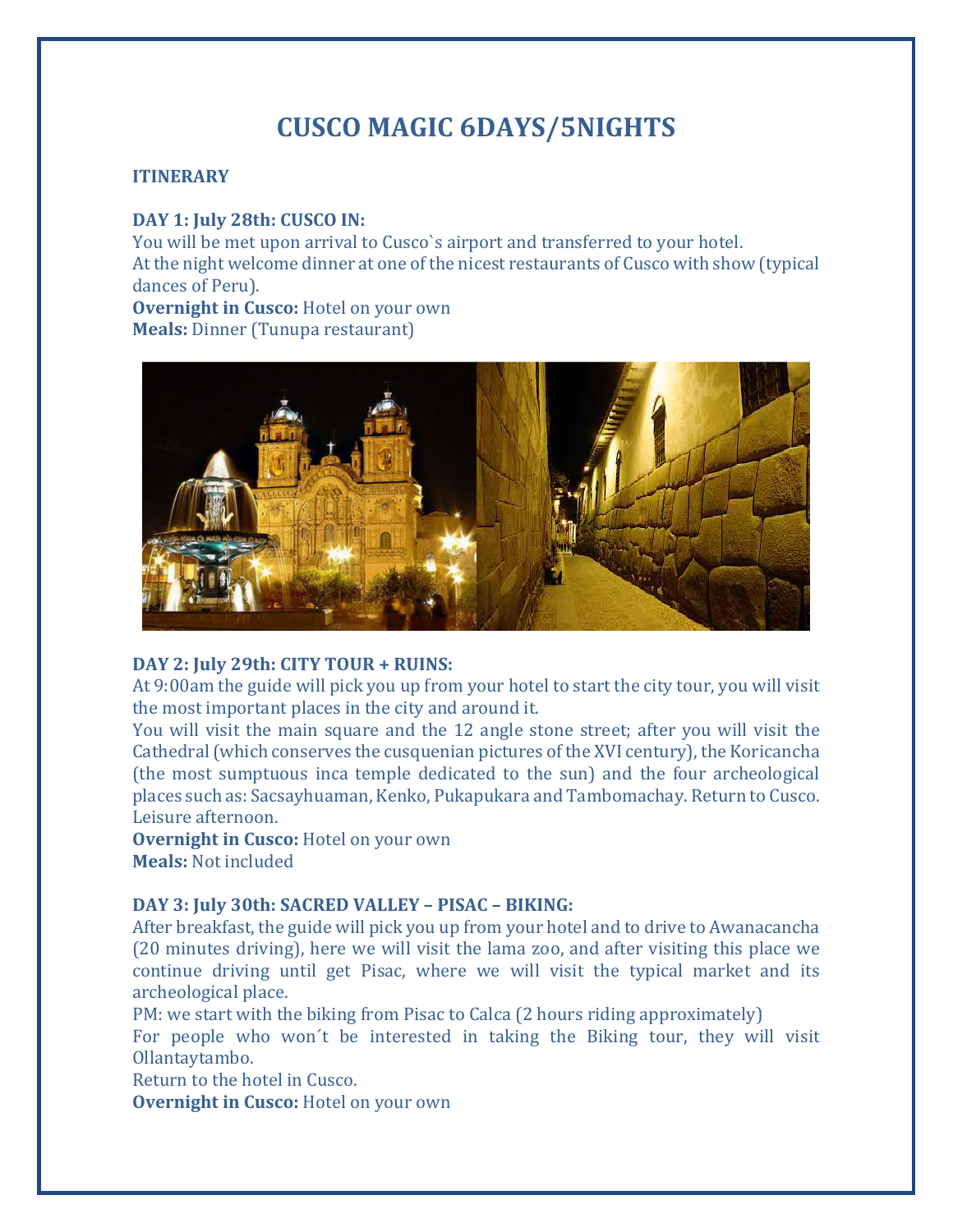## **Meals:** Lunch (Pisac)



#### **DAY 4: July 31st: SHORT INCA TRAIL TO MACCHU PICCHU:**

Bring luggage to lobby & pack an overnight bag for the trip (approx 20 pounds, like a backpack) to Machu Picchu & a small back pack. Cannot bring large luggage on train. 5:45am Pick up from your hotel and transfer to the Train station, where you will aboard the VISTADOME TRAIN. Train stops at Km 104 and this is where the hikers will exit the train. This hike is optional, but if you signed up for this trip late we were not able to sign you up.

**THE HIKE:** We cross a hanging bridge and we continue to Chachabamba site, these ruins discovered in 1940, are located on the old Inca road that ran along the southern bank of the Urubamba river. The style of buildings and stonework suggest that this was an important religious site, as well as having the secondary function as a gate house guarding this entrance to Machu Picchu. From Chachabamba the Inca Trail climbs the hillside, entering some woods and crossing a small stream. After about 2 hours after leaving Chachabamba, the path at last descends into a nice Valley where it becomes a canyon and the cloud forest begins to appear; we will reach a beautiful waterfall, and soon after leave the forest to arrive at the foot of the superb ruins of Wiñay Wayna. Time for the lunch, after it we will have time to rest and enjoy exploring the site with its houses, terraces, towers and local museum.

In the afternoon we will finally reach the door of the sun (INTIPUNKU) from where the trail winds downhill. The classic view into the lost citadel will be a unique experience; we descend toward the town of Aguas Calientes to spend the night.

**Non-hikers** – Arrive into Aguas Caliente 9:50am and have a free day. Our tour includes one day in Machu Picchu, which we have set up for the next day. If you wish to go in today you will need to purchase your own ticket at a cost of approx. \$52.00 **Overnight in Aguas Calientes**: Hotel on your own **Meals**: Box lunch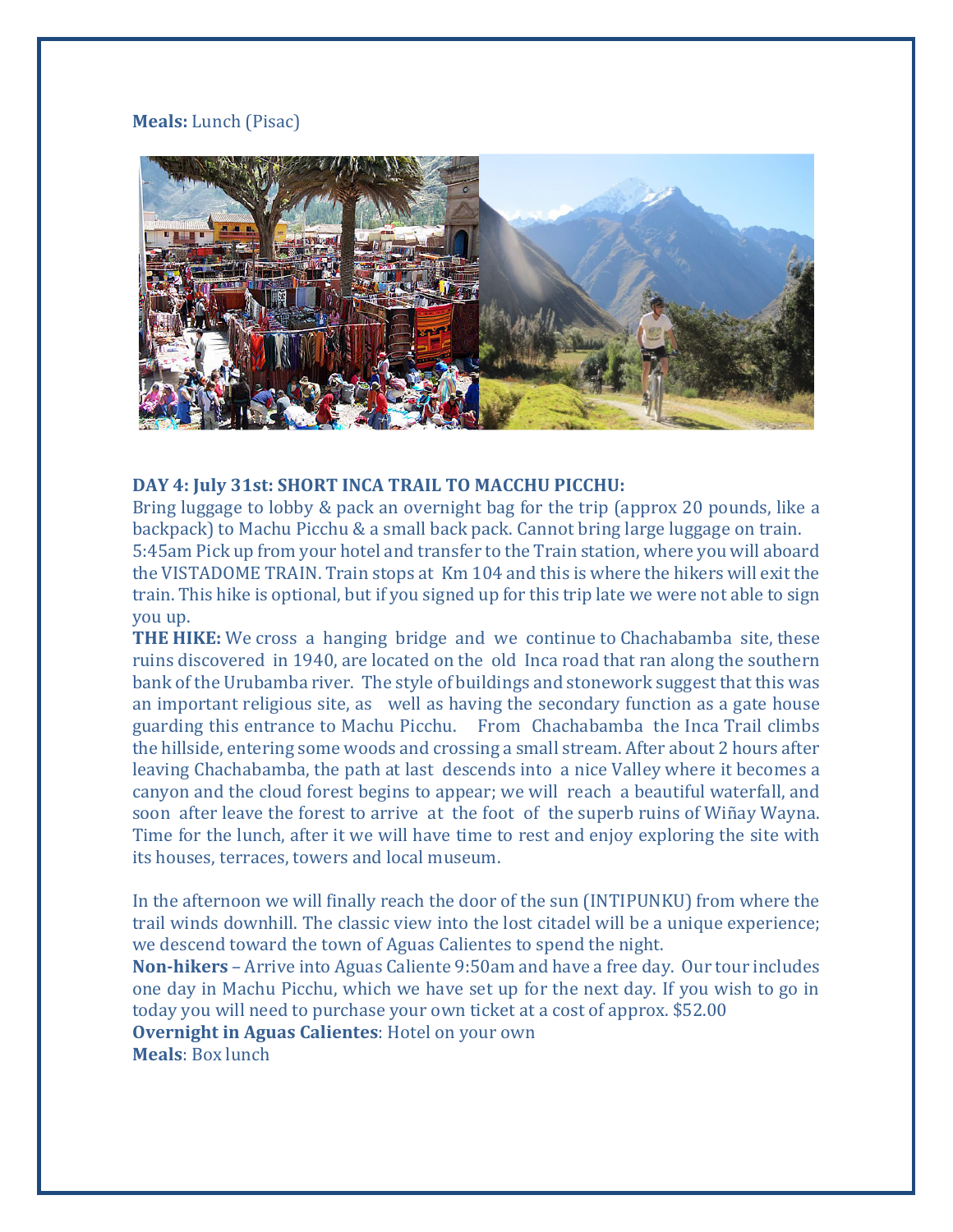

# **DAY 5: August 1st: MACCHU PICCHU:**

After an early breakfast, your local Machu Picchu guide will pick you up from the lobby of your hotel. We take the bus up to the Sanctuary of Machu Picchu and have a full day guided tour of the site. You will visit the most important places of this magic place. Lunch at Sanctuary lodge (the unique restaurant located close to Machupicch citadel), after Lunch, you have the option of visiting again this citadel. After this awesome visit, we will return to Aguas Calientes town.

**Overnight in Aguas Calientes**: hotel on your own

**Meals**: Lunch (Sanctuary Lodge)



**DAY 6: August 2nd: MACHUPICCHU – CUSCO – Iguazu Falls**  After breakfast, you will aboard the EXPEDITION TRAIN, at 5:35am here our private bus will be waiting to transfer us to Cusco airport (it takes 1 ½ hours).

End of our services.

# **PRICE INCLUDES: TOURS:**

- Private transportation for the transfer
- $\odot$  Private transportation for the tours